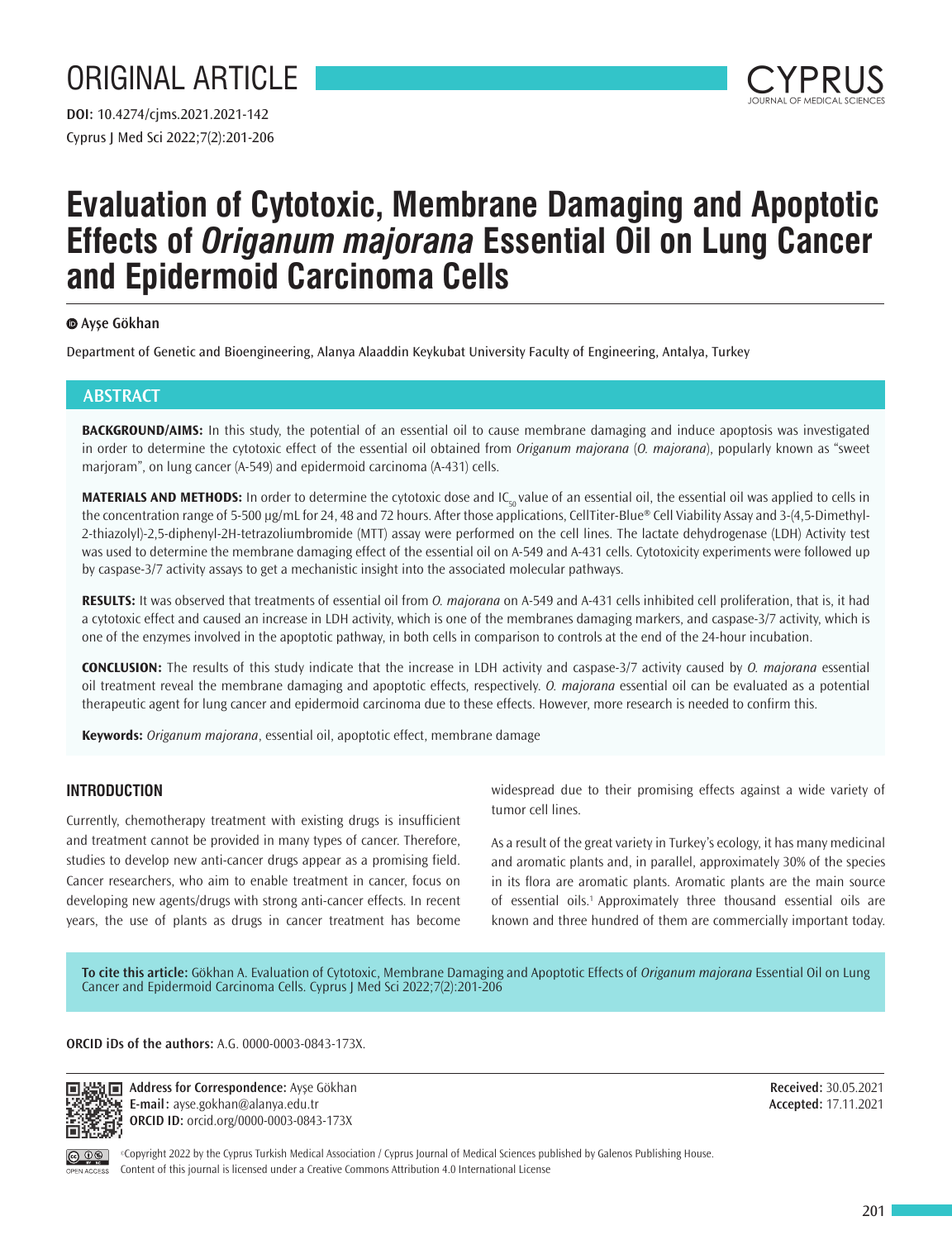These are also widely used in the fields of food, cosmetics, health and perfumery.<sup>2</sup>

Many drugs with known antineoplastic properties are originated from plants. For example, many anticancer drugs used today such as vinblastine, irinotecan, topotecan, and vincristine are obtained from plants. In this context, it is important both scientifically and economically to obtain and evaluate medicinal plants and their essential oils in their pure form.

Researching new treatment strategies that use natural components obtained from plants against cancer, which is one of the most important diseases of our age, has become one of the most important issues today. Due to their structure, essential oils can easily interact with the cell walls and membranes and thus they damage the cell membrane. Additionally, essential oils can cause ionic mitochondrial membrane depolarization in eukaryotic cells. They decrease the membrane potential by affecting the Ca<sup>2+</sup> cycle and other ionic channels.<sup>2,3</sup>

The most scientifically researched aromatic plant is thyme. The genera, including the thyme species that are traded and widely used in Turkey, are *Origanum*, *Thymbra*, *Coridothymus*, *Satureja* and *Thymus*.

Studies have shown that the *Origanum* species have antibacterial, antifungal, antiviral, antioxidant, anti-inflammatory, antiplatelet, anticarcinogenic, cytotoxic, antidiabetic, acetylcholinesterase and butyrylcholinesterase inhibitor, and insecticidal effects. In addition, it has traditionally been used for gastrointestinal disorders. This genus is also known to be rich in essential oils.<sup>4</sup>

*Origanum majorana* L*.* (Lamiaceae) (*O. majorana*), also known as "sweet marjoram", has been used effectively as a spice since ancient times.<sup>5</sup> It is in the "generally recognized as safe (GRAS)" category due to its use in the treatment of different diseases.<sup>6</sup> In another study, the instrumental analysis of *O. majorana* L. essential oil was performed using the GC-MS method, and thus the components and ratios of the essential oil were determined. Carvacrol (52.50%) and linalool (45.4%) were determined to be the two compounds with the highest ratio.<sup>7</sup>

Apoptosis is one of the most frequently used mechanisms in the development of anticancer drugs. The mechanisms regulating apoptosis in the cell are highly complex.<sup>8</sup> One of the most important events linked to the apoptosis mechanism is caspase activation.<sup>9</sup>

The cytotoxic and apoptotic effects of *O. majorana* essential oil, which we think may be a new agent candidate that can be used in cancer treatment, in A-549 (wild-type p53) and A-431 (mutant p53) cells were investigated. Thus, we aimed to investigate whether or not this essential oil has any effect on p53 status according to the response of the cells.

# **MATERIALS AND METHODS**

#### **Plant Material Used**

The essential oil to be used in the studies was obtained from *O. majorana* collected from Turkey (Alanya-730 m). The collected plant samples were dried under suitable conditions. The classification of the collected plant samples was made by experts working in this field.

#### **Obtaining the Essential Oil**

The essential oil was obtained after the dried *O. majorana* to be used in the study was kept under suitable conditions. The root parts of the plant were separated and the essential oil was obtained from the remaining stem parts (aerial parts) (100 g). 100 g of the plant was weighed and placed in flask for 3 hours and pure water was added to the plant. The essential oil was obtained by a steam distillation method in Clevenger apparatus. The essential oils obtained were kept at  $+4$  °C until they were to be used in the study.

#### **Cell Culture**

The cells used in this study (A-549-wild-type p53, A-431-mutant p53) were obtained from the American Type Culture Collection (ATCC). The content of the cell culture medium we used in our experiments was 10% fetal bovine serum constituted RPMI supplemented with 1% penicillinstreptomycin.

## **Cell Viability Assays**

After the essential oil was dissolved with dimethylsulfoxide (DMSO), it was diluted with the medium and added to the wells containing the cells in the concentration range of 5–500 µg/mL and incubated for 24, 48 and 72 hours. After incubation, the viability of the cells was measured with Cell Titer-Blue<sup>R</sup> cell viability assay and 3-(4,5-Dimethylthiazol-2-yl)-2,5-diphenyltetrazolium bromide (MTT) assay.

Resazurin, the active ingredient of Cell Titer-Blue<sup>R</sup> cell viability assay, is a non-toxic, blue-colored, non-fluorescent compound that can pass through the cell membrane. Once inside the cell, it is reduced to resofurin, which fluoresces strongly red. It has an important sensitivity due to its fluorescent feature.<sup>10</sup>

MTT assay is a method in which the amount of cell proliferation is determined based on the colorimetric measurement of formazan dyes or enzymatic activity due to MTT reduction. The method is based on the principle of colorimetric determination of color change in cells incubated with the MTT agent. The MTT method was applied after the cells were treated with the essential oil for 24, 48 and 72 hours. After incubation, absorbance values were measured at 490 nm.<sup>11</sup> The 50% inhibitory concentration  $(IC_{50})$  value was calculated by determining the % cell viability curve with the help of the Microsoft Excel program. The tests were repeated three times.

## **Measurement of Lactate Dehydrogenase (LDH) Release**

With the LDH activity assay, one of the methods used in the evaluation of cell death, the activity of the cytoplasmic enzyme released from dead or damaged cells is measured when the integrity of the cell membrane is disrupted. LDH, a stable cytoplasmic enzyme found in all cells, can easily be released into the cell culture supernatant when the cell plasma membrane is damaged.

Changes in LDH enzyme activity were determined by applying the essential oil  $(IC_{50})$  to the cells for 24 hours. LDH enzyme activity was determined by the method specified in the "Lactate Dehydrogenase Activity Assay Kit" (MAK066) produced by Sigma-Aldrich. Measurements were made in triplicate.

#### **Caspase-3/7 Activity**

One of the caspases that plays a key role in apoptotic signaling is caspase 3/7. Caspase 3/7 is the main caspase that gains activity in the early stages of apoptotic cell death and causes death to occur. Caspase 3/7 enzyme activity was determined by the method specified in the "ApoTox-Glo™ Triplex Assay" kit produced by Promega after the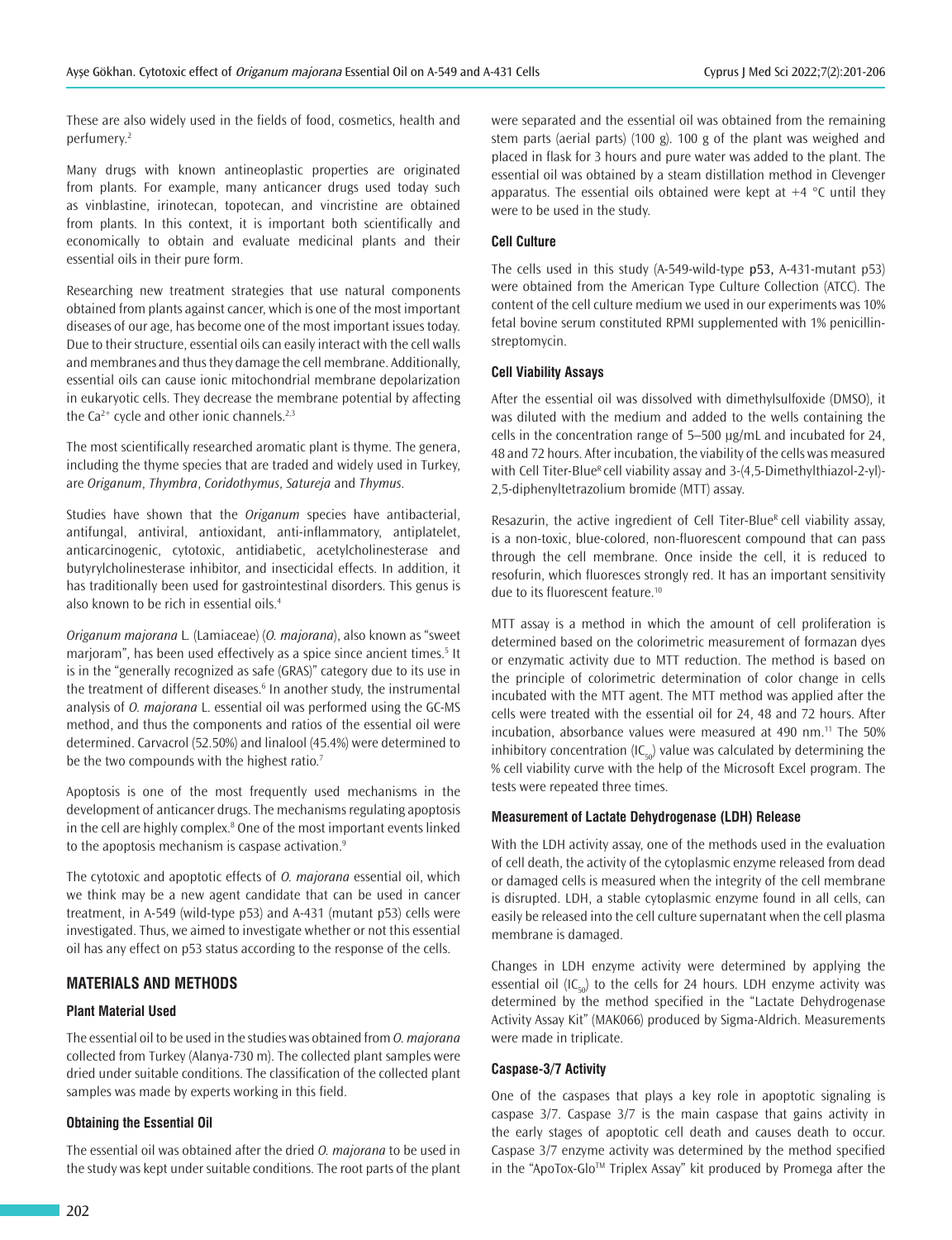treatment of *O. majorana* essential oil (IC<sub>co</sub>) for 24 hours. Cell lysis occurs with the addition of the reagent, which is one of the kit components, to the medium. Cleavage of the substrate by caspase is followed by the generation of a "sparkling" luminescence signal produced by luciferase. The luminescence that occurs is proportional to the amount of caspase activity present. The experiments were performed in triplicate.

## **Statistical Analysis**

The values of the control and test samples were given with mean and standard error (SE). Statistical analysis of the obtained data was made with Minitab 18 program (State College, PE, USA) (DC Montgomery, 2001). Analysis of variance (ANOVA) was used for comparison between the means of three or more independent (unrelated) groups according to some variable. Tukey's multiple comparison test was applied to indicate the significance level of the differences. Statistical differences were considered significant at  $p < 0.05$ .<sup>12</sup>

#### **RESULTS**

## **Determination of the Cytotoxic Effect of** *O. Majorana* **Essential Oil on A-549 and A-431 Cells**

The cytotoxic effects of essential oils obtained from *O. majorana* on the A-549 and A-431 cell lines were measured using the MTT and Cell Titer-Blue® cell viability assays. After the cells were incubated with the essential oil, the IC<sub>50</sub> (the concentration that kills 50% of the cells) and IC<sub>70</sub> (the concentration that kills 70% of the cells) values of the essential oil were calculated for each cell (Table 1). According to the cytotoxicity results we obtained, we determined that the Cell Titer-Blue<sup>R</sup> cell viability assay was more sensitive than the MTT assay. For this reason, we made evaluations according to the concentrations we calculated using the data obtained from the CellTiter-Blue cell viability assay in the other parameters we studied. According to both assays, it was observed that the cytotoxic effect increased in parallel with increasing concentrations and incubation times in both A-431 cells and A549 cells (Figures 1 and 2). According to the MTT assay, after 24, 48 and 72 hours essential oil incubations, IC<sub>50</sub> values were calculated to be 266, 222 and 182 µg/mL in A-549 cells, and 218, 187 and 140 µg/mL in A-431 cells, respectively (Table 1). In addition, according to the CellTiter-Blue® Cell Viability assay, after 24, 48 and 72 hours of essential oil incubation, the IC<sub>50</sub> values of cells were calculated to be 243, 203 and 167 µg/mL in A-549 cells and 182, 145 and 111 µg/mL in A-431 cells, respectively (Table 1). These results showed that the incubation time affected the essential oil's cytotoxic effects on both A-549 and A-431 cells. The essential oil was found to be more effective on A-431 cells (mutant p53) than A-549 cells (wild-type p53). It was found that DMSO (0.5%, v/v), which we used to dissolve the essential oil, did not affect the cell viability in either A-431 or A-549 cells when treated for the same time periods.

## **Lactate Dehydrogenase (LDH) Activity Measurement**

Lactate dehydrogenase (LDH) is the enzyme that converts lactic acid to pyruvic acid in the presence of NAD<sup>+</sup>. Lactic acid occurs with the disruption of cell integrity. That is, with the death of cultured cells, the integrity of the cell membrane is disrupted and the contents of the cytoplasm come out. Since the lactate dehydrogenase enzyme is usually found in every cell, it helps in determining membrane damage depending on the enzyme activity.<sup>13</sup> To evaluate the effect of *O. majorana* essential oil on the cell membrane, LDH activity, which is also

a marker of early apoptosis and released from cells into the medium, was measured.<sup>14</sup>

After the application of the essential oil at  $IC_{50}$  concentration to A-549 and A-431 cells for 24 hours, LDH activities in the cells were determined



**Figure 1.** The cytotoxic effects of *O. majoran*a essential oil on A-549 cells after 24, 48 and 72 hours measured by **(A)** The CellTiter-Blue-Cell Viability Assay; **(B)** MTT Assay. Results are presented as viability ratio compared with the control group (treated with only the medium-untreated cells). Values are expressed as the mean of three separate experiments  $\pm$  SE. Error bars represent standard error of the mean from three replications.

SE: standard error

**Table 1. Summary of the cytotoxic effects of O. majorana Essential oils on A-549 and A-431 cells**

| <b>Cells treatments</b>       | Es. oil $(\mu g/mL)$<br>(CellTiter.)<br>$X \pm SE$ | Es. oil $(\mu g/mL)$<br>(MTT)<br>$X \pm SE$ |
|-------------------------------|----------------------------------------------------|---------------------------------------------|
| A-549, 24 h, IC <sub>co</sub> | $243 \pm 2.99$ ""                                  | 266±2.32 <sup>m</sup>                       |
| A-549, 24 h, $IC_{70}$        | 348±3.66*                                          | $377 \pm 2.13^{\epsilon}$                   |
| A-549, 48 h, IC <sub>co</sub> | $203 \pm 4.00$ £                                   | $222 \pm 3.45$ £                            |
| A-549, 48 h, $IC_{70}$        | 298±3.71*                                          | $322 \pm 2.88^*$                            |
| A-549, 72 h, IC <sub>50</sub> | $167 \pm 2.21$ <sup>§</sup>                        | $182 \pm 2.34^{\epsilon}$                   |
| A-549, 72 h, IC <sub>70</sub> | 259±2.34 <sup>m</sup>                              | 274±2.66 <sup>®</sup>                       |
| A-431, 24 h, $IC_{50}$        | $182 \pm 3.03^{\epsilon}$                          | $218 \pm 2.78$ <sup>£</sup>                 |
| A-431, 24 h, $IC_{70}$        | $300 \pm 2.88$ <sup>*</sup>                        | 317±2.31 <sup>*</sup>                       |
| A-431, 48 h, IC <sub>co</sub> | $145 \pm 2.66^{\frac{2}{3}}$                       | $187 + 3.03^{\epsilon}$                     |
| A-431, 48 h, IC <sub>70</sub> | 253±3.72 <sup>m</sup>                              | 283±2.99*                                   |
| A-431, 72 h, IC <sub>co</sub> | $111 \pm 2.41$ <sup>*</sup>                        | $140 \pm 2.88$ <sup>\$</sup>                |
| A-431, 72 h, IC <sub>70</sub> | $212 \pm 3.05$ <sup>£</sup>                        | $223 \pm 2.76$ £                            |

Values followed by different asterisks within a column are significantly different  $(n<0.05)$ 

SE: standard error, Es. oil: essential oil, CellTiter: CellTiter-Blue cell viability assay. X is an average of five repetitions.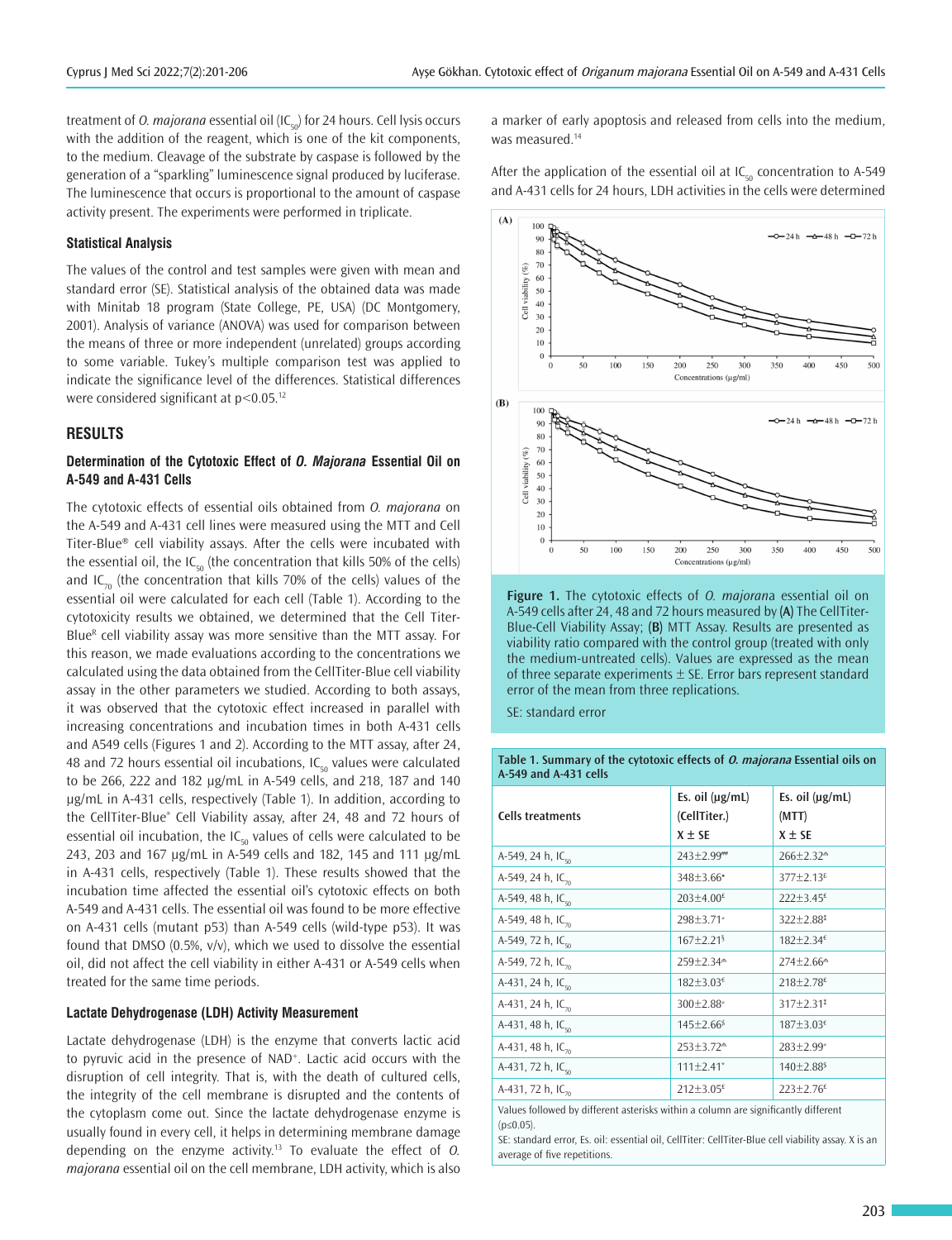(Figure 3). It was observed that LDH enzyme activity increased 4.8 times in A-549 cells and 5.4 times in A-431 cells to which  $IC_{50}$  essential oil concentrations were applied, compared to the control group cells (only treated in the medium).

LDH activity in A-431 cells increased to a greater extent in comparison to LDH activity in A-549 cells, and LHD activity in both A-431 and A-549 cells was higher compared to the control group. LDH enzyme activity in A-431 cells was statistically different when compared to the LDH enzyme activity in A-549 cells (p<0.05).

# **Measuring the Effects of Essential Oil on Caspase-3/7 Enzyme Activity in A-549 and A-431 Cells**

The apoptosis inducing potential of the essential oil was observed after 24 hours of *O. majorana* essential oil treatment on A-549 cells and A-431 cells. Caspase-3/7 activity in A-431 cells increased 2-fold at the end of 24 hours incubation, while caspase-3/7 activity in A-549 cells increased 4-fold (Figure 4). It was observed that the apoptotic effect of the essential oil, in terms of increasing the caspase-3/7 activity, in A-549 cells was two times higher than the apoptotic effect of the essential oil in A-431 cells. After the essential oil treatment, the highest increase in caspase-3/7 activity was observed in A-549 cells compared to the control.

The LDH and caspase 3/7 activity observed after the essential oil treatments was statistically different from the control groups (treated



**Figure 2.** The cytotoxic effects of *O. majorana* essential oil on A-431 cells after 24, 48 and 72 hours measured by **(A)** The CellTiter-Blue-Cell Viability Assay; **(B)** MTT Assay. Results are presented as viability ratio compared with the control group (treated with only the medium-untreated cells). Values are expressed as the mean of three separate experiments  $\pm$  SE. Error bars represent standard error of the mean from three replications.

SE: standard error

with only the medium-untreated cells) in all cell lines (p<0.05). The LDH and caspase 3/7 activity of essential oil treatments in A-549 was statistically different from the LDH and caspase 3/7 activity of essential oil treatments in A-431 ( $p$ <0.05).

# **DISCUSSION**

Lung and epidermoid cancers are among the most common types of cancer seen all over the world. Chemotherapy is an important strategy used in the treatment of lung and epidermoid cancers. However, the



**Figure 3.** Lactate dehydrogenase activities in A-549 and A-431 cells after being treated with *O. majorana* essential oil. Values are expressed as the mean of three separate experiments  $\pm$  SE. Error bars represent standard error of the mean from three replications, and bars with the same asterisks indicate no significant difference (ANOVA with Tukey's test, p≤0.05). Different asterisks represent significant differences among treatments (ANOVA, p≤0.05) in A-549 and A-431 cells. One unit of LDH activity is defined as the amount of enzyme that catalyzes the conversion of lactate into pyruvate to generate 1.0 µmole of NADH per minute at 37 ºC.

SE: standard error, LDH: lactate dehydrogenase



**Figure 4.** Effect of *O. majorana* essential oil on caspase-3/7 activity in A-549 and A-431 cells. Values are expressed as the mean of three separate experiments  $\pm$  SE. Error bars represent standard error of the mean from three replications, and bars with the same asterisks indicate no significant difference (ANOVA with Tukey's test, p≤0.05). Different asterisks represent significant differences among treatments (ANOVA, p≤0.05) in A-549 and A-431 cells.

SE: standard error, RLU: relative light unit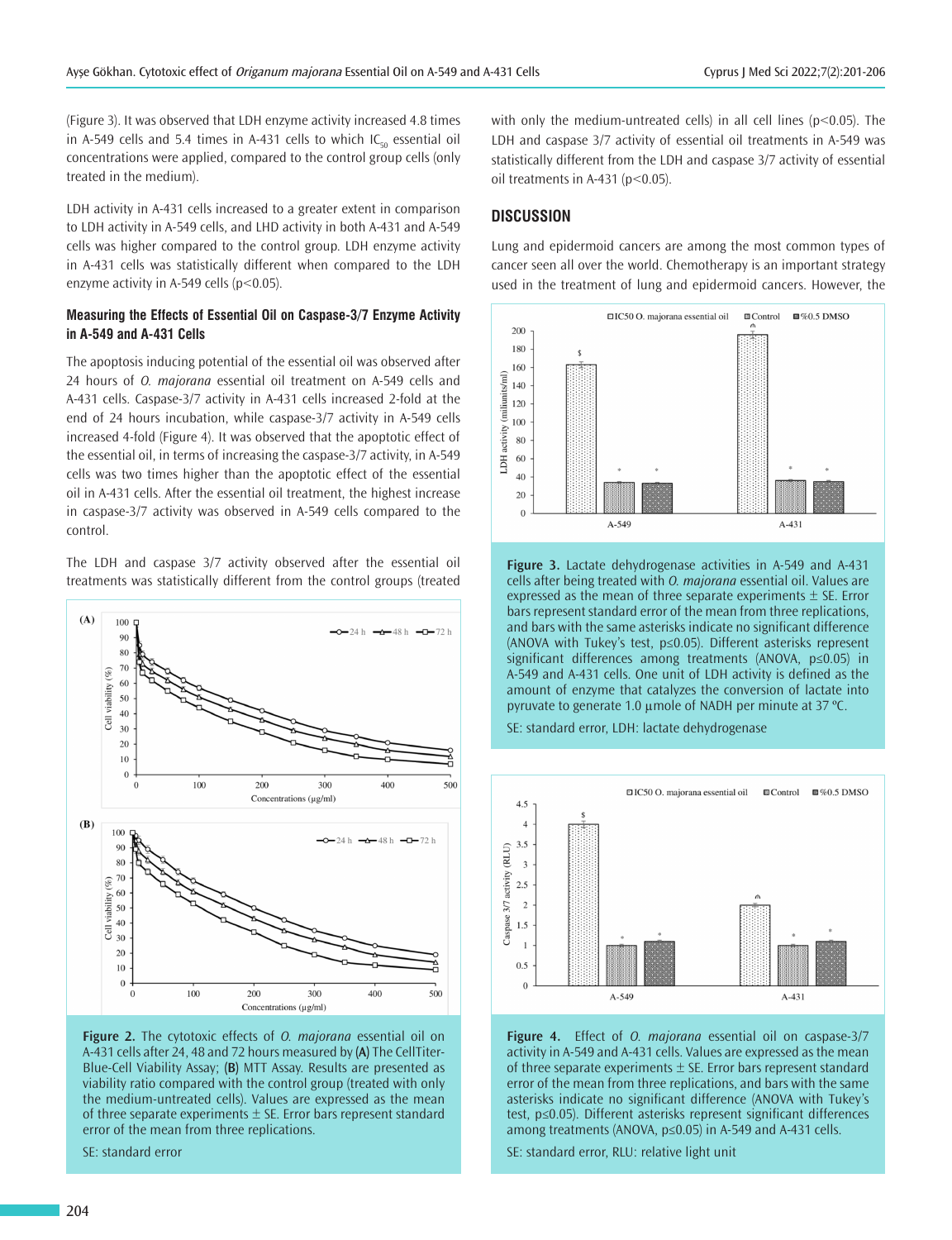desired success has not been obtained from chemotherapy to date. Therefore, it is desired today to use therapeutically effective compounds that can be obtained from natural sources with little or no adverse effects on healthy cells in the treatment of cancer. In this respect, it is very important to evaluate the therapeutic effects of natural resources in cancer research.

*O. majorana,* which belongs to the Lamiacea family, has attracted the attention of many scientists due to its high essential oil potential. *O. majorana* is one of the most important aromatic plants that contain major antioxidants such as flavonoids and triterpenoids.<sup>15</sup> Phenolic acids and flavonoids have been reported to play a role in the prevention of human pathologies.<sup>16</sup> The Food and Drug Administration regard *O. majorana* to be generally safe.

Dose and time dependent inhibition by *O. majorana* essential oil and linalool were observed with IC<sub>50</sub> values of 100, 80 and 63  $\mu$ g/ mL for essential oil and 81.5, 72.7 and 64.7 μg/mL at 24, 48 and 72 hours, respectively on Hep G2 cells as assessed by CellTiterBlue® Cell Viability Assay.<sup>7</sup> In that study, the results showed that incubation time affected the cytotoxic effects of the essential oil and linalool on Hep G2 cells. In another study, *O. majorana* essential oil and linalool were found cytotoxic in terms of concentration and time-dependence in both parental and epirubicin-resistant (drug resistant) H1299 cells. The cytotoxic effects of *O. majorana* essential oil for 24, 48 and 72 hours were found to be higher than linalool in both parental and drug-resistant cells. Also, it was observed that *O. majorana* essential oil and linalool were less cytotoxic on drug resistant cells than parental cells. In other studies, eugenol, eucalyptol, terpinen-4-ol camphor, carvacrol and thymol, which are found as components in many essential oils, showed more cytotoxicity in parental H1299 cells than epirubicin-HCl resistant H1299 cells.17,18 The essential oils from wild and cultivated forms of *Salvia pisidica* showed cytotoxicity on H1299 cells.<sup>19</sup>

LDH, one of the important enzymes of the glycolytic pathway, is found in the cytoplasm of all cells. LDH is rapidly released into the cell culture medium when the plasma membrane is damaged. An increase in the number of dead or plasma membrane-damaged cells results in increased LDH activity in the culture supernatant.<sup>13</sup> In our study, we tried to reveal the membrane damaging effects of *O. majorana* essential oil by determining the changes in LDH activity after treatment of  $IC_{50}$ *O. majorana* essential oil on cells for 24 hours. It was found that the LDH enzyme activity increased with respect to control cells in cells subjected to *O. majorana* essential oil treatment. Our LDH activity result supports cell viability results. In our previous study, *O. majorana* essential oil and its oxygenated monoterpene component linalool resulted in increased malondialdehyde levels on both parental and drug resistant H1299 cells.<sup>20</sup> Also, eugenol, eucalyptol, terpinen-4-ol, camphor, carvacrol and thymol, which are found as components in many essential oils, showed membrane damaging effects in parental and epirubicin-HCl resistant H1299 cells.17,18 The essential oil of *Origanum onites* (Lamiaceae) and its two phenolic components, thymol and carvacrol increased MDA levels with respect to controls on Hep G2 cells.<sup>21</sup> Some plant essential oils showed membrane damaging effects in a dose dependent manner on cancer cells.<sup>22</sup>

In our study, caspase-3/7 activity, one of the apoptotic death markers, was measured in A-431 cells and A-549 cells after essential oil treatment.

Our results suggest that *O. majorana* essential oil induced apoptosis in all cells. It has been reported that a water extract of *O. acutidens* caused cytotoxic and apoptotic effects in breast cancer cells such as MCF-7, MDA-MB-468 and MDA-MB-231. This apoptotic effect was demonstrated by showing that caspase-7 protein expression and the number of TUNEL-positive cells increased at the end of the application.<sup>23</sup> In our study, it was demonstrated that *O. majorana* essential oil caused higher caspase-3 activity in both cells compared to the control cells, and it was revealed that the essential oil induced intense apoptotic effect in the cells. As a result, *O. majorana* essential oil treatment induced apoptosis in both cells.

When the cytotoxic effects of *O. majorana* essential oil in A-549 and A-431 cells were compared in our study, it was observed that this essential oil was more effective in A-431 cells. The reason why the essential oil has different cytotoxic effects on these cells may be due to the different properties of the cells. A-549 has functional p53 and EGFR copy number of 3.4, and A-431 cell line has mutant p53 and expresses EGFR in high amounts. The results obtained from our LDH activity experiment support our cytotoxicity results. In addition, it has been demonstrated that this essential oil exerts its cytotoxic effect by stimulating the apoptotic mechanisms in both cells. The new experiences/gains we have obtained as a result of our study may lead to the evaluation of plant-derived compounds in epidermoid and lung cancer studies.

#### **Limitations of the Study**

There are some limitations to our study. Firstly, despite essential oils very important natural bioactive properties, they have certain disadvantages such as hydrophobic behavior in aqueous environments, losses due to their volatile properties, and rapid consumption of their bioactive properties due to uncontrolled activity. In addition, undesirable changes may occur in their chemical compositions over time, due to the fact that they are quickly affected by factors, depending on their storage conditions, such as oxygen, humidity, temperature, and light. For all these reasons, we should have used different methods to ensure the stability of essential oils and to protect and/or increase their bioactive properties. Secondly, we could not ascertain the mechanism of action which the essential oil stimulated in the cells. We only showed that *O. majorana* essential oil has a cytotoxic effect by causing membrane damaging and apoptotic effects; however, with further studies, this may be discovered. Thirdly, the effects of the main components of the essential oil on the cytotoxic effects of the essential oil were not ascertained within the scope of our study. The main components may be determining the cytotoxic effect of the essential oil. Building on the promising results we obtained from our study, further steps can be taken to investigate the effects and mechanisms of action of this essential oil *in vivo*. Thus, results that can lead to clinical studies can be obtained.

# **CONCLUSION**

The results of our study show that *O. majorana* essential oil can be suggested as a natural herbal source in the production of new anticancer drugs, with the findings that it causes cytotoxic effects, membrane damage and apoptotic effects in A-549 and A-431 cells. Thus, new strategies that can be used in the treatment of lung and epidermoid carcinoma will be determined. The use of essential oils for the development of drugs for cancer treatment will also contribute to